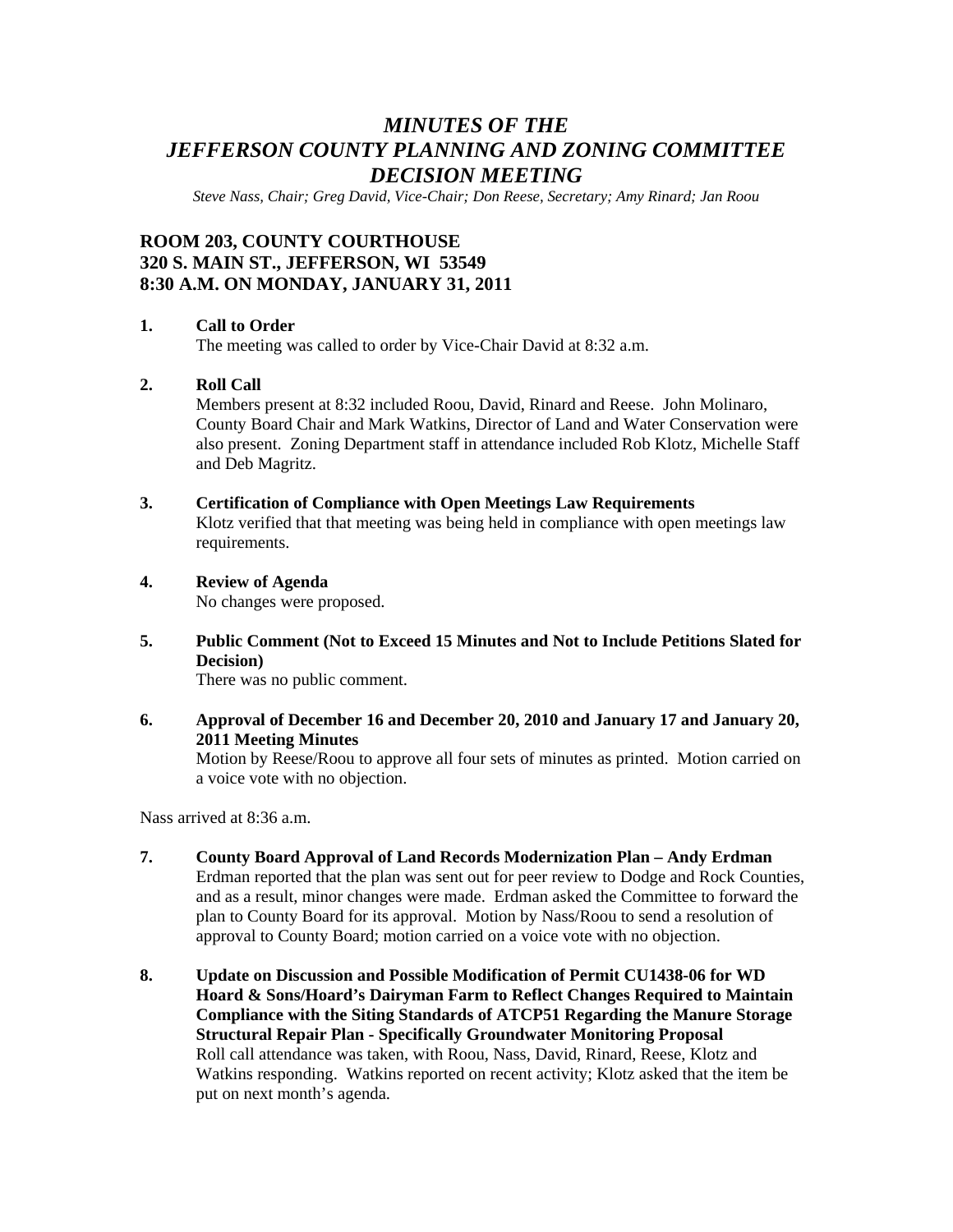- **9. Discussion and Possible Action on Resolution to Support Land Trust Farmland Preservation Grant Application**  Nass explained the need for the resolution. Motion by Reese/David to forward it to County Board; motion carried on a voice vote with no objection.
- **10. Discussion and Possible Decision Regarding Issues at River Bend Resort**  Klotz reported that the information from River Bend was forwarded to DNR, but that no response has been received to date. No action was taken.
- **11. Discussion and Possible Decision on Policy Direction Utilizing Existing Ordinance for Processing Zoning and Land Use Permits on Floodplain Properties re: POWTS**  Klotz explained and asked for Committee input. Motion by Nass/Roou to make a policy direction change for systems in the floodplain, pending legal review and with direction from Corporation Counsel. Motion carried on a voice vote with no objection.
- **12. Discussion of Rabbit Numbers as it Relates to the Definition of Animal Units Found in Sec. 11.02 of the Jefferson County Zoning Ordinance**  Motion by Reese/Nass to use poultry numbers, where 100 constitutes an animal unit, for rabbits. Motion carried on a voice vote with no objection.
- **13. Request to Extend the One-Year Zoning Amendment Time Limit Found in Sec. 15.01(j) of the Land Division/Subdivision Ordinance Due to DOT Access Issues at W5467 and W5453 STH 106, Town of Koshkonong**  Klotz explained the situation regarding the approval granted in April of 2010. Motion by David/Reese to extend the 1-year time limit imposed for one more year due to extenuation circumstances. Motion carried on a voice vote with no objection.

# **14. Discussion and Possible Action Regarding 2010 Farmland Preservation Plan and Ordinance Update**

- Draft Plan
- Tentative Meeting Dates February 21 – Open House at UW-Ext March 9 – Steering Committee Meeting in Courthouse Room 205

Klotz explained and noted that the dates were now confirmed. Prior to the public open house, an open house for Town officials will be conducted between 5:00 and 7:00 p.m. The public open house will begin at 7:00, and Vandewalle and Associates will give a presentation at 7:15 p.m. The Steering Committee will meet on March 9, likely from 6:00 to 8:00 p.m. in Room 205 of the Courthouse. Klotz also updated the Committee on the consultants' billing for plan work.

# *PLEASE SEE INDIVIDUAL FILES FOR A COMPLETE RECORD OF THE FOLLOWING DECISIONS:*

**15. Decisions on Petitions Presented in Public Hearing on January 20, 2011 APPROVED WITH CONDITIONS** 3503A-11 – Larry & Joy Staude/Patricia Brandt, Charles Rohloff, Joy Staude Properties, Town of Concord on a motion by Nass/Reese; motion carried on a voice vote with no objection. **POSTPONED** 3504A-11 – Scott Hahn/Bruce & Shelby Hahn Property, Town of Lake Mills